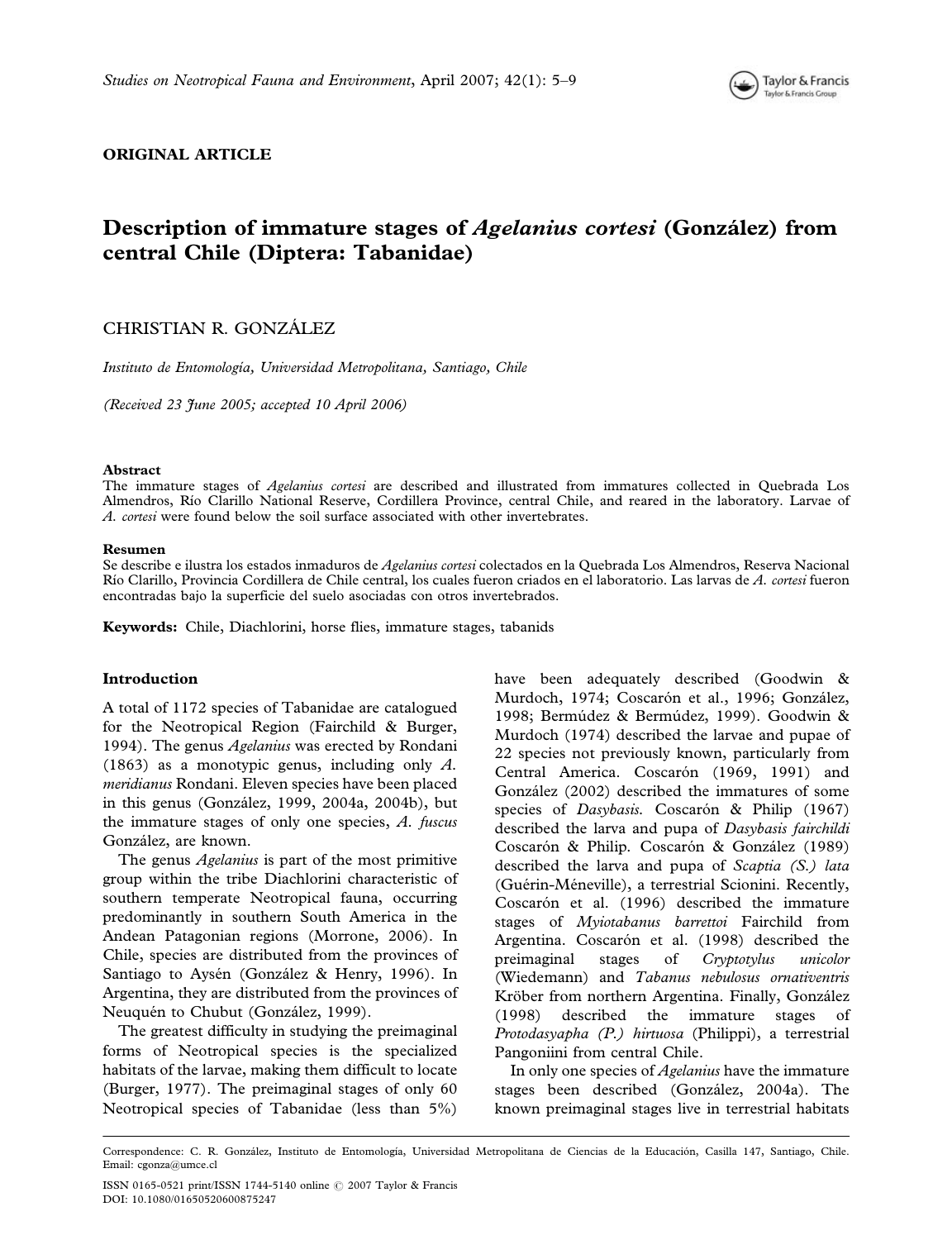and are associated with larvae of insects and other invertebrates (Annelida).

In this contribution the immature stages of Agelanius cortesi are described, based on reared specimens collected from Cordillera Province, Chile. The species is known only from the type locality.

#### Materials and methods

Fifteen larvae of A. cortesi were found 2–8 cm beneath the soil surface near a small stream and with abundant Gunnera chilensis Lam. in the Río Clarillo National Reserve (33 $^{\circ}41'S$ , 70 $^{\circ}34'W$ ). This area has a Mediterranean climate with 7 months of dry conditions and 5 months with rains. Broad sclerophyll evergreen trees and shrubs dominate the vegetation. Immature stages were collected with a hand trowel. Specimens were transported to the laboratory and kept in individual plastic boxes with a wet paper towel to maintain conditions like those of the larval habitat and to prevent predation and desiccation. A. cortesi larvae were fed living lepidopterous larvae in the laboratory.

Morphological studies were made with a stereoscopic microscope on living larvae that were immobilized and relaxed in ice water. In addition, some larvae were killed by placing them in hot water at  $80-90^{\circ}$ C and preserved in 70% alcohol. For microscopic studies, structures (larval exuviae, head capsule and measurements of the anal segment) were mounted on slides in Canadian balsam. Preserved larvae were also examined to determine the pattern of pubescence and shape of the anal segment. The color of the integument and pattern of pupae were noted in living specimens. Morphological details of the larvae were studied with a compound microscope. Drawings were made with a camera lucida by the author.



Figures 1-4. Agelanius cortesi, larva. (1) General aspect of mature larva in lateral view. (2) Part of cephalic capsule showing the antennae, mandible and maxillary palpi. an, antennae; cb, cephalic brushes; md, mandible; mp, maxillary palpi. (3) Posterior end of the larva in lateral view. (4) Posterior end of the larva in ventral view. Scale bars: 1 mm (1, 3, 4); 0.1 mm (2).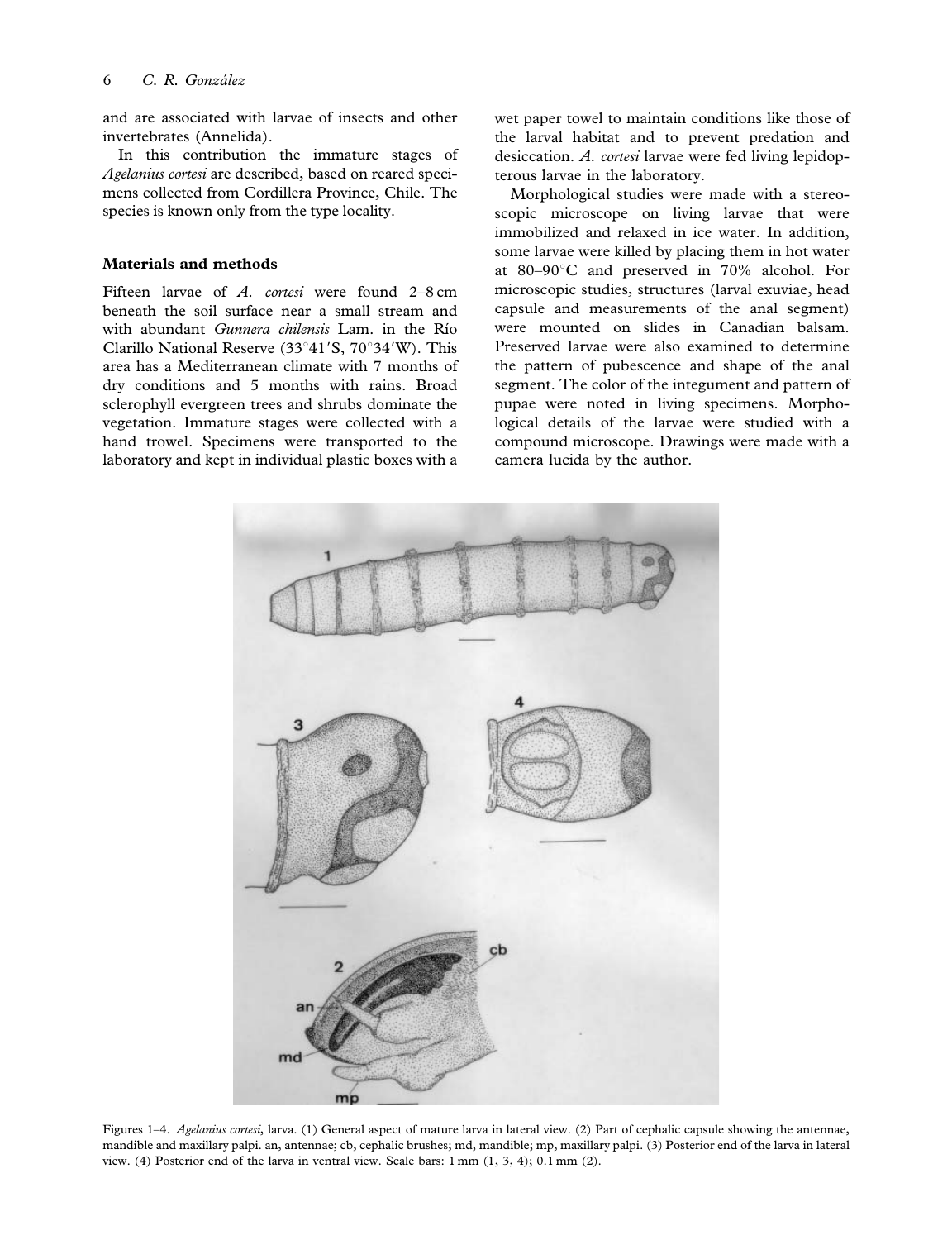

Figures 5–8. Agelanius cortesi, pupa. (5) General aspect of pupa in lateral view. as, aster; ts, thoracic spiracle. (6) Frontal plate in ventral view. an: antennae; aos, anterior orbital setae; ct, callus tubercle; mp, maxillary palpi; pos, posterior orbital setae. (7) Thoracic spiracle in lateral view. (8) Anal segment in posterior view. Scale bars: 1 mm (5, 6, 8); 0.5 mm (7).

The terminology of adults follows that of McAlpine (1981), larvae and pupae follows that of Teskey (1969) and Lane (1975). The specimens are deposited in the Instituto de Entomología of the Universidad Metropolitana de Ciencias de la Educación, Santiago, Chile.

## Results

## Description of immature stages

Mature larva. Length 16.0–18.0 mm, whitish. Body without trichomes, pseudopodia developed and concolorous; body fully striated, semi-transparent (Figure 1). Cephalic capsule brown, 2.9–3.0 mm long; greatest width 0.7–0.81 mm. Clypeus pale brown, terminating in an upturned labrum. Mandibles dark brown, slender, curved, with seven to eight serrations ventrally, length 0.7–0.85 mm (Figure 2). Antenna three-segmented; basal segment broad; second elongate and slender, 0.35 and 0.19 mm, respectively; third segment short, bifid, 0.06 mm long (Figure 2). Maxillary palpi elongate, broad basally; third segment 0.12 mm long; second segment 0.20 mm long (Figure 2). Cephalic brushes present, with abundant micro pubescence. Prothorax bearing sparse pubescence. Cuticular striations on all body segments. Prothorax with dorsal striations separated by 0.079 mm; lateral striations by 0.087 mm. Meso- and metathoracic segments with striations separated by 0.080– 0.083 mm dorsally and 0.086 mm ventrally. Segments IV–XI with striations separated by 0.072– 0.077 mm laterally, 0.092–0.096 mm dorsally and 0.093–0.096 mm ventrally. Pubescence on all body segments but not measured, and with light pigmentation. Anterior pubescence forming a narrow ring on pro-, meso- and metathorax. Anterior pubescence complete on segment IV; incomplete on segments V–X. Posterior abdominal pubescence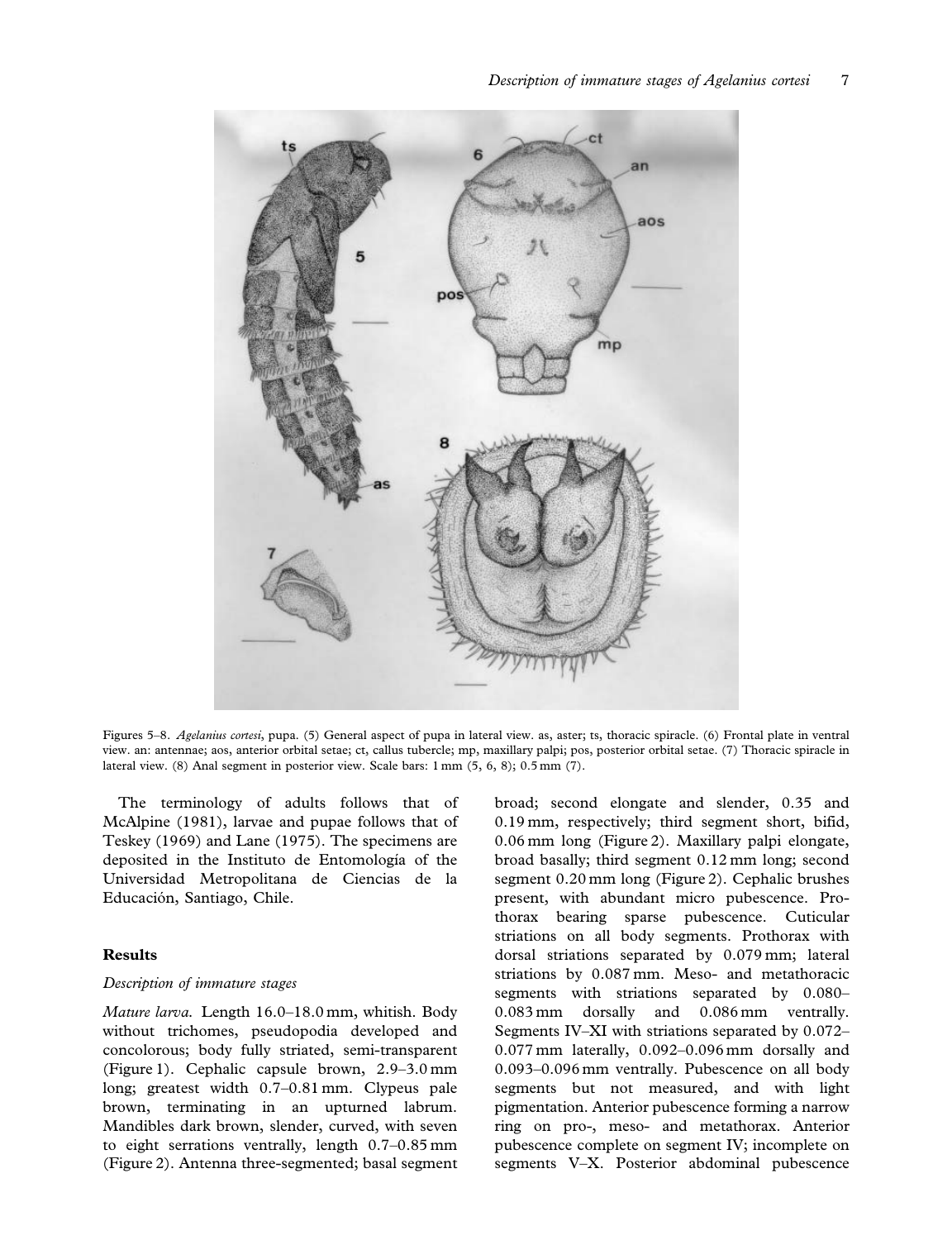forming a complete ring on segment X, reduced on segments III–IX. Pubescence of pseudopodia complete on segments IV–X but with slight interruptions. Anal segment 1.6–1.7 mm long, height 1.6 mm (Figure 3), spherical and with spots and lateral stripes. Anal ridge with sparse pubescence (Figure 4). Respiratory siphon very short, 0.16–0.22 mm long, width 0.29–0.33 mm. Tracheal trunks not measured and Graber's organ not visible in living larvae.

Pupa. Maximum length 13.0–15.0 mm, light brown, darker near frontal tubercles, thoracic spiracles and aster (Figure 5). Frontal tubercles wrinkled and separated, scarcely elevated 0.12– 0.14 mm. Antennal ridge undivided, median and lateral portions not well separated. Antennal sheaths reaching epicranial suture and well annulated, 0.59– 0.63 mm long, 0.40 mm wide (Figure 6). Callus tubercle subcircular, wrinkled, elevated, well sclerotized, length 0.18–0.20 mm, each bearing one seta 0.26–0.28 mm long (Figure 6). Vertical setae 0.25–0.27 mm long; one pair of lateral orbital setae 0.30–0.32 mm long; anterior orbital setae 0.21–0.23 mm long, posterior orbital setae 0.24– 0.26 mm long. Thoracic spiracles small, 0.51– 0.53 mm long, shape as shown (Figure 7) and situated very close to epicranial suture; spiracular prominences not exceeding anterodorsal margin of thorax. One pair of basalalar setae present, 0.39– 0.41 mm long and one pair of anterior mesonotal setae 0.29 mm long; one pair of posterior mesonotal setae 0.27 mm long. Three pairs of metanotal setae present sublaterally, 0.28–0.30 mm long, quite close together, one pair situated anterolaterally at the basal angle of the wing sheaths, 0.16–0.18 mm long. First abdominal segment with one pair of tergal setae, 0.14–0.17 mm long and three pairs of pleural setae, 0.23–0.25 mm long, quite close together, and situated near anterior margin. Abdominal fringe spines biseriate; spines of posterior series longer and thicker than spines of anterior series. Pleural spines longer than tergal and sternal spines on all segments. Tergum of abdominal segments II–VI with about 30–38 well-developed spines on the posterior border, biseriate and variable in size, anterior series smaller than posterior series, longest 0.15–0.17 mm long. Abdominal segment VII with 41–52 spines, longer than on other segments, the longest 0.26– 0.28 mm long. Aster 0.59–0.61 mm long, with sharply pointed, sclerotized tubercles; lateral tubercles well developed; dorsal tubercles divergent, oriented dorsally 0.23–0.25 mm long, smaller than lateral and ventral tubercles; lateral tubercles widely divergent, oriented laterally, 0.30– 0.32 mm long; ventral tubercles divergent, oriented posteriorly, 0.20–0.22 mm long (Figure 8). Anal tubercles protuberant in the male and with ventral preanal comb of 25–30 spines uninterrupted. Dorsolateral preanal comb with two to three spines; lateral preanal comb with three spines.

# Discussion

The immature stages of A. cortesi resemble the general appearance of  $A$ . fuscus González in the length and shape of the cephalic capsule, length and width of mandible, arrangement of micro pubescence of cephalic brushes, shape of antennae and maxillary palps, meso- and metathoracic dorsal striations, and number of dorsolateral spines on the preanal comb (González, 2004a), but differ in the spots and lateral stripes of anal segment, number of mandible serrations, smaller thoracic spiracle, integument more transparent, smaller pseudopodia, anal segment more spherical, anal ridge with scanty pubescence, callus tubercles less elevated, antennal ridge less evident, and smaller ventral tubercles of aster.

# Acknowledgments

To John F. Burger (University of New Hampshire, USA) for revision of the manuscript and his help in editing the English version.

# References

- Bermúdez LV, Bermúdez EM. 1999. Immature stages of some Tabanidae (Diptera) species in México. Mem Entomol Int 14:257–270.
- Burger JF. 1977. The biosystematics of immature Arizona Tabanidae (Diptera). Trans Am Entomol Soc 103:145–258.
- Coscarón S. 1969. Datos sobre estados preimaginales de Tábanos neotropicales (Diptera: Tabanidae). Rev Soc Entomol Argent 31:19–22.
- Coscarón S. 1991. Los estados inmaduros de siete especies neotropicales del género Dasybasis Macquart (Tabanidae, Diptera, Insecta). Acta Entomol Chil 16:7–23.
- Coscarón S, Coscarón-Arias LC, Mancebo OA. 1996. The immature stages of Myiotabanus barretoi Fairchild (Tabanidae-Diptera-Insecta). Mem Inst Oswaldo Cruz 91:21–26.
- Coscarón S, González CR. 1989. Los estados preimaginales del "Colihuacho" Scaptia (Scaptia) lata (Guérin-Méneville) (Tabanidae, Diptera). Acta Entomol Chil 15:249–256.
- Coscarón S, Mancebo OA, Coscarón-Arias LC. 1998. The preimaginal stages of Cryptotylus unicolor (Wiedemann) and Tabanus nebulosus ornativentris Kroeber (Tabanidae-Diptera-Insecta). Mem Inst Oswaldo Cruz 93:91–97.
- Coscarón S, Philip CB. 1967. Notas sobre bidogía y morfología de estados preimaginales y descripcion del macho de Dasybasis fairchildi Coscarón & Philip. Rev Soc Entomol Argent 29:44–53.
- Fairchild GB, Burger JF. 1994. A catalog of the Tabanidae (Diptera) of the Americas South of the United States. Mem Am Entomol Inst 55:1–249.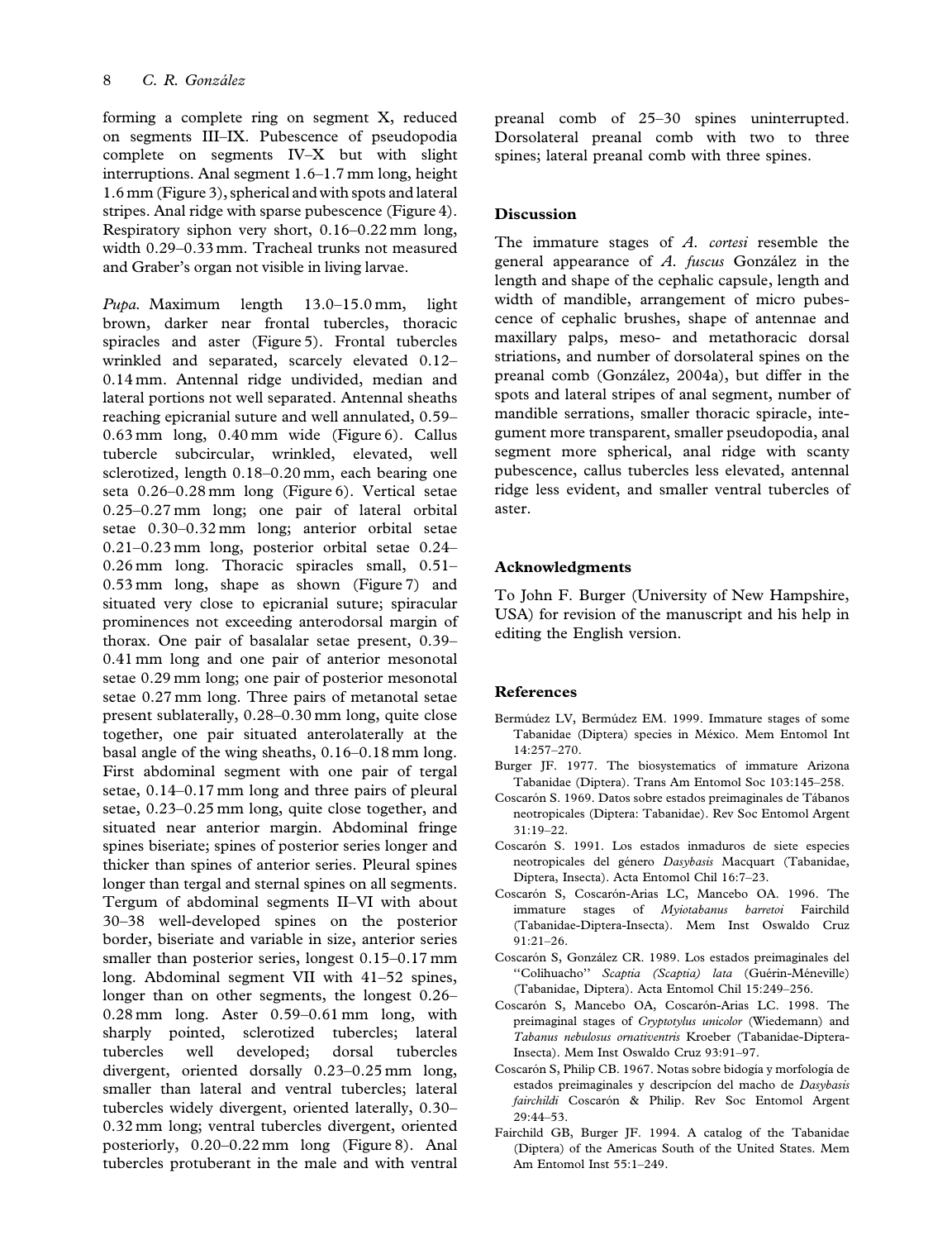- González CR. 1998. The immature stages of Protodasyapha (Protodasyapha) hirtuosa (Philippi) and their comparison with the immature stages of other Pangoniini (Diptera: Tabanidae: Pangoniinae). Mem Inst Oswaldo Cruz 93:465–470.
- González CR. 1999. A revision of southern neotropical genera related to Dasybasis Macquart, 1847 (Diptera: Tabanidae: Diachlorini). In: Burger JF, editor. Contributions to the knowledge of Diptera. Mem Entomol Int 14:137–194.
- González CR. 2002. The immature stages of two species of Dasybasis from the southern Neotropical Region (Diptera: Tabanidae: Diachlorini). Ann Zool 52:271–277.
- González CR. 2004a. Description of adults and immature stages of *Agelanius fuscus*, a new horse fly species from central Chile (Diptera: Tabanidae: Diachlorini). Stud Dipterol 11: 211–217.
- González CR. 2004b. Agelanius verai, a new species of horse fly from Chile (Diptera: Tabanidae). Zootaxa 571:1–5.
- González CR, Henry AA. 1996. Dasybasis (Agelanius) cortesi, a new species of horse fly from Chile (Diptera: Tabanidae: Diachlorini). Mem Inst Oswaldo Cruz 91:733–737.
- Goodwin JT, Murdoch WP. 1974. A study on some immature Neotropical Tabanidae (Diptera). Ann Entomol Soc Am 67: 85–133.
- Lane RS. 1975. Immatures of some Tabanidae (Diptera) from Mendocino County, California. Ann Entomol Soc Am 68: 803–819.
- McAlpine JF. 1981. Morphology and terminology—adults. In: McAlpine JF, editor. Manual of Nearctic Diptera 1. Quebec, Canada: Agriculture Canada, Research Branch. p. 9–63. (Agriculture Canada monograph; 27).
- Morrone JJ. 2006. Biogeographic areas and transition zones of Latin America and the Caribbean Islands based on panbiogeographic and cladistic analyses of the entomofauna. Annu Rev Entomol 51:467–494.
- Rondani C. 1863. Diptera exotica revisa et annotata. Modena. 99 p., 1 plate. (Also published as Rondani C. 1864. Dipterorum species et genera aliqua exotica. Arch Zool Anat Fis 3:1–99).
- Teskey HJ. 1969. Larvae and pupae of some eastern North American Tabanidae (Diptera). Mem Entomol Soc Can 63: 1–147.